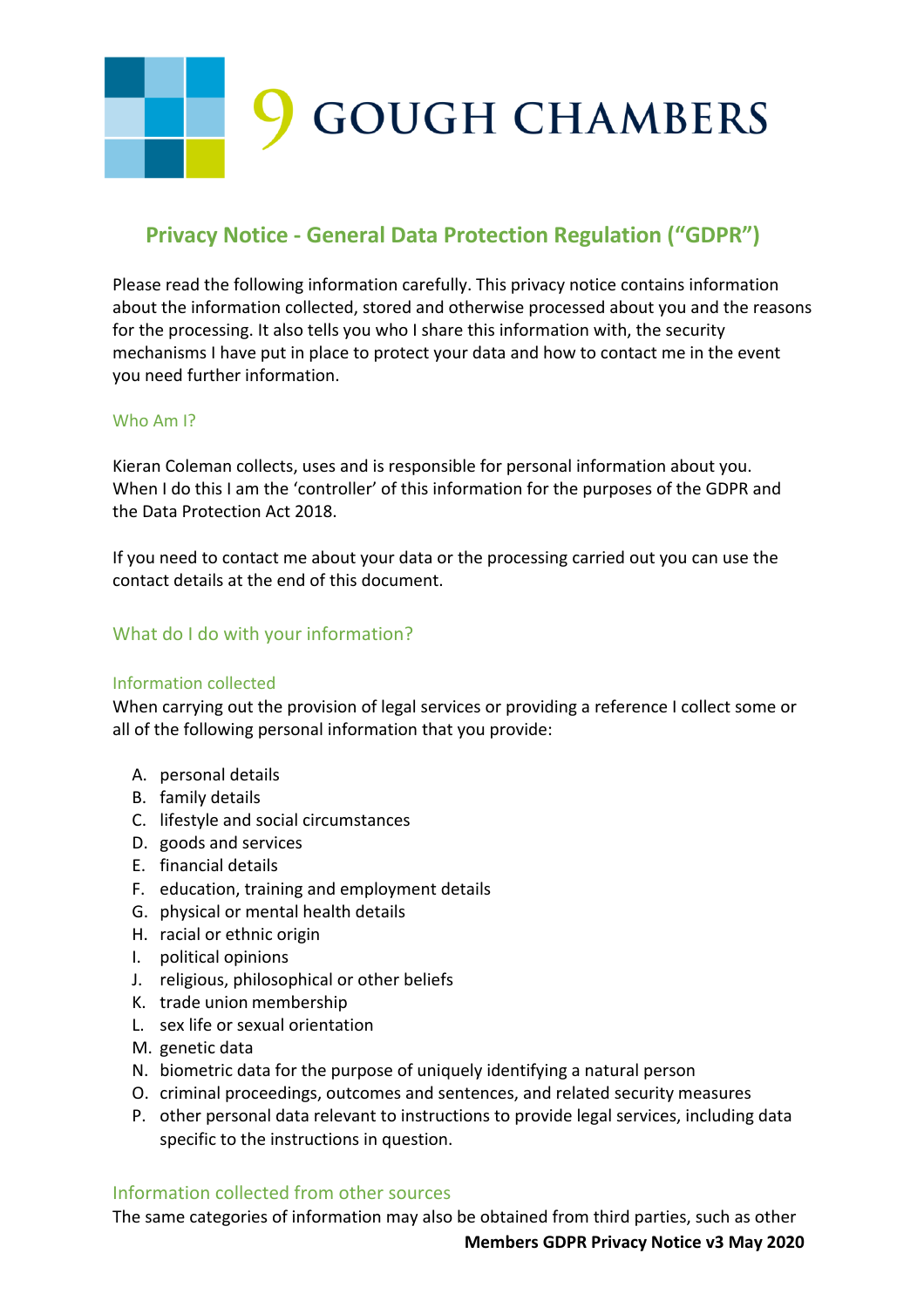legal professionals or experts, members of the public, your family and friends, witnesses, courts and other tribunals, investigators, government departments, regulators, public records and registers,

#### How I use your personal information: Purposes

I may use your personal information for the following purposes:

- I. to provide legal services to my clients, including the provision of legal advice and representation in courts, tribunals, arbitrations, and mediations
- II. to keep accounting records and carry out office administration
- III. to take or defend legal or regulatory proceedings or to exercise a lien
- IV. to respond to potential complaints or make complaints
- V. to check for potential conflicts of interest in relation to future potential cases
- VI. to promote and market my services
- VII. to carry out anti-money laundering and terrorist financing checks
- VIII. to train other barristers and when providing work-shadowing opportunities
- IX. to respond to requests for references
- X. when procuring goods and services
- XI. to publish legal judgments and decisions of courts and tribunals
- XII. as required or permitted by law.

#### Whether information has to be provided by you, and why

If I have been instructed by you or on your behalf on a case or if you have asked for a reference, your personal information has to be provided, to enable me to provide you with advice or representation or the reference, and to enable me to comply with my professional obligations, and to keep accounting records.

#### The legal basis for processing your personal information

I rely on the following as the lawful bases on which I collect and use your personal information:

- If you have consented to the processing of your personal information, then I may process your information for the Purposes set out above to the extent to which you have consented to me doing so.
- If you are a client, processing is necessary for the performance of a contract for legal
- services or in order to take steps at your request prior to entering into a contract.
- In relation to information which is in categories  $(g)$  to  $(o)$  above (these being
- categories which are considered to include particularly sensitive information and which include information about criminal convictions or proceedings) I rely on your consent for any processing for the purposes set out in purposes (ii), (iv), (vi), (viii) and
- (ix) above. I need your consent to carry out processing of this data for these purposes. However, if you do not consent to processing for purposes (iv) and (ix) (responding to

#### **Members GDPR Privacy Notice v3 May 2020**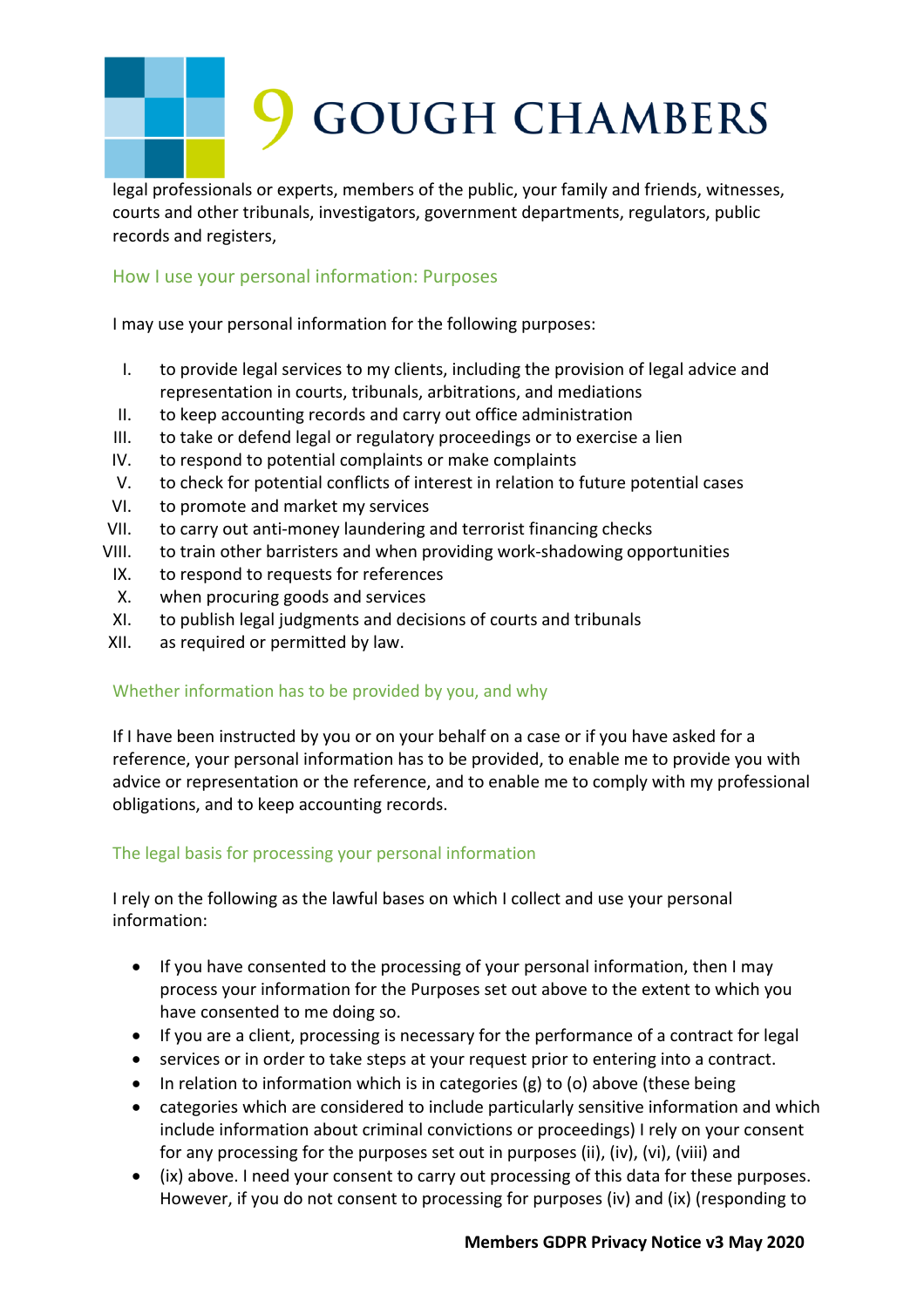- potential complaints and providing a reference) I will be unable to take your case or to provide a reference. This is because I need to be able to retain all the material about your case until there is no prospect of a complaint and to provide an informed and complete reference.
- In relation to information in categories (g) to (o) above (these being categories which
- are considered to be particularly sensitive information and include information about criminal convictions or proceedings), I am entitled by law to process the information where the processing is necessary for legal proceedings, legal advice, or otherwise for establishing, exercising or defending legal rights.
- In relation to information which is not in categories (g) to (o) above, I rely on my
- legitimate interest and/or the legitimate interests of a third party in carrying out the processing for the Purposes set out above.
- In certain circumstances processing may be necessary in order that I can comply with
- a legal obligation to which I am subject (including carrying out anti-money laundering or terrorist financing checks).
- The processing is necessary to publish judgments or other decisions of courts or tribunals.

#### Who will I share your personal information with?

If you are a client, some of the information you provide will be protected by legal professional privilege unless and until the information becomes public in the course of any proceedings or otherwise. As a barrister I have an obligation to keep your information confidential, except where it otherwise becomes public or is disclosed as part of the case or proceedings.

It may be necessary to share your information with the following:

- data processors, such as my Chambers staff, IT support staff, email providers, data storage providers
- other legal professionals
- experts and other witnesses
- prosecution authorities
- courts and tribunals
- the staff in my chambers
- trainee barristers
- lay clients
- family and associates of the person whose personal information I am processing
- in the event of complaints, the Head of Chambers, other members of Chambers who
- deal with complaints, the Bar Standards Board, and the Legal Ombudsman
- other regulatory authorities
- current, past or prospective employers
- education and examining bodies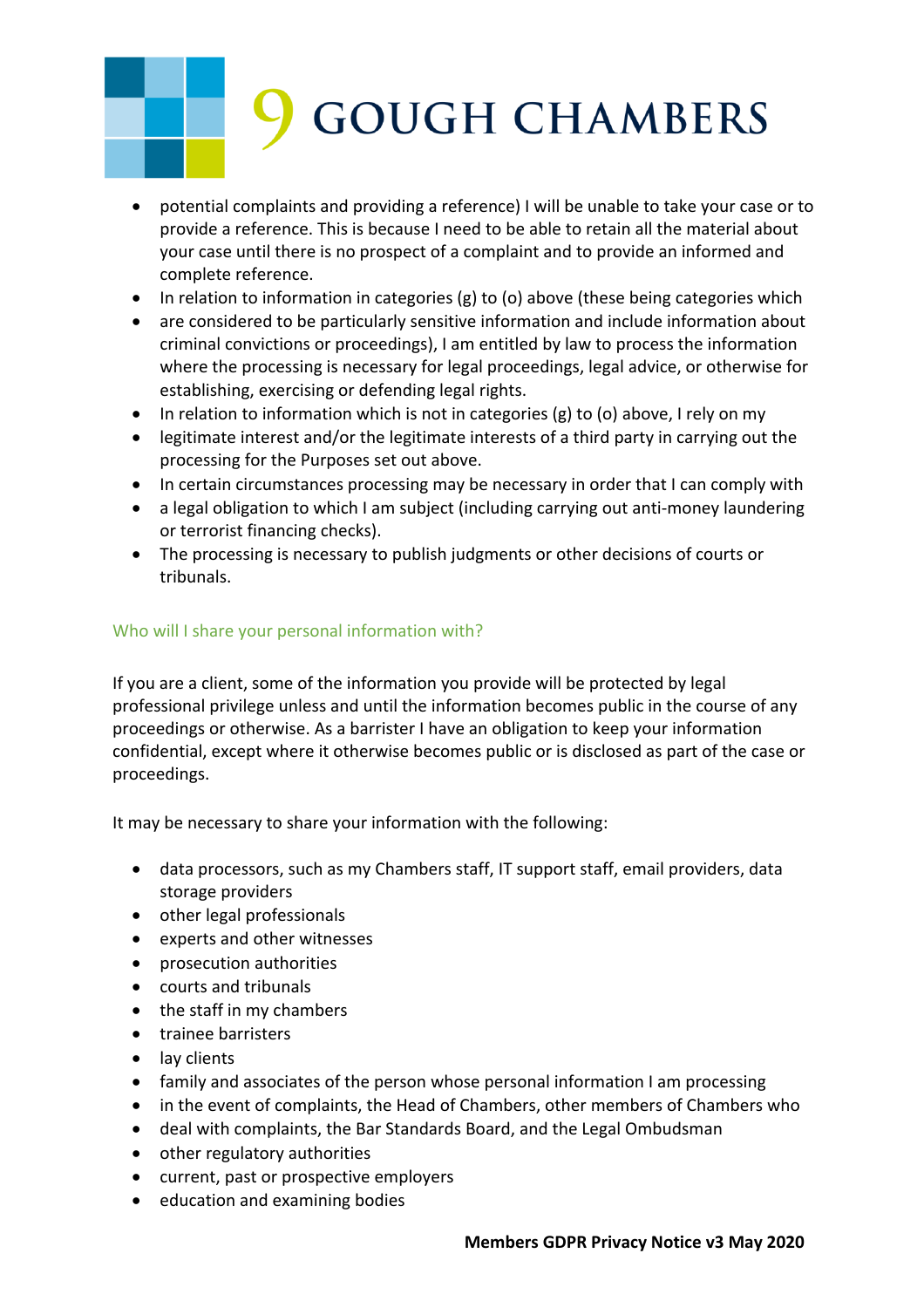- business associates, professional advisers and trade bodies, e.g. the Bar Council
- the intended recipient, where you have asked me to provide a reference.
- the general public in relation to the publication of legal judgments and decisions of
- courts and tribunals .

I may be required to provide your information to regulators, such as the Bar Standards Board, the Financial Conduct Authority or the Information Commissioner's Office. In the case of the Information Commissioner's Office, there is a risk that your information may lawfully be disclosed by them for the purpose of any other civil or criminal proceedings, without my consent or yours, which includes privileged information.

I may also be required to disclose your information to the police or intelligence services, where required or permitted by law.

#### Sources of information

The personal information I obtain may include information which has been obtained from:

- other legal professionals
- experts and other witnesses
- prosecution authorities
- courts and tribunals
- trainee barristers
- lay clients
- family and associates of the person whose personal information I am processing
- in the event of complaints, the Head of Chambers, other members of Chambers who deal with complaints, the Bar Standards Board, and the Legal Ombudsman
- other regulatory authorities
- current, past or prospective employers
- education and examining bodies
- business associates, professional advisers and trade bodies, e.g. the Bar Council
- the intended recipient, where you have asked me to provide a reference.
- the general public in relation to the publication of legal judgments and decisions of courts and tribunals .
- data processors, such as my Chambers staff, IT support staff, email providers, data storage providers and typists
- public sources, such as the press, public registers and law reports.

#### Transfer of your information outside the European Economic Area (EEA)

This privacy notice is of general application and as such it is not possible to state whether it will be necessary to transfer your information out of the EEA in any particular case or for a reference. However, if you reside outside the EEA or your case or the role for which you require a reference involves persons or organisations or courts and tribunals outside the EEA then it may be necessary to transfer some of your data to that country outside of the EEA for that purpose. If you are in a country outside the EEA or if the instructions you provide come from outside the EEA then it is inevitable that information will be transferred

#### **Members GDPR Privacy Notice v3 May 2020**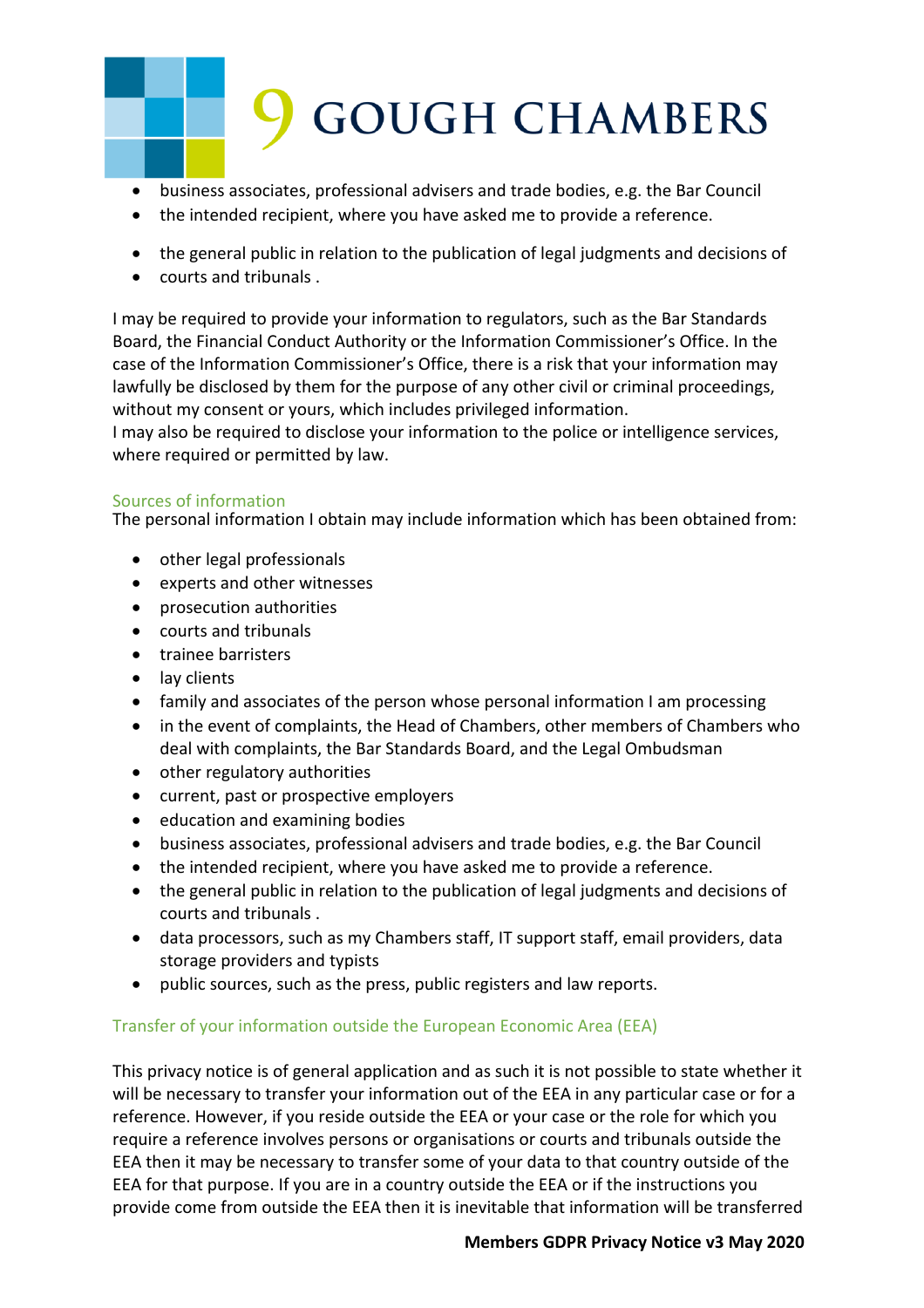to those countries. If this applies to you and you wish additional precautions to be taken in respect of your information please indicate this when providing initial instructions.

Some countries and organisations outside the EEA have been assessed by the European Commission and their data protection laws and procedures found to show adequate protection. The list can be found at https://ec.europa.eu/info/law/law-topic/dataprotection/international-dimension-data-protection/adequacy-decisions\_en Most do not. If your information has to be transferred outside the EEA, then it may not have the same protections and you may not have the same rights as you would within the EEA.

I may transfer your personal information to the following which are located outside the European Economic Area (EEA):

- cloud data storage services based in the USA who have agreed to comply with the EU-U.S. Privacy Shield, in order to enable me to store your data and/or backup copies of your data so that I may access your data when they need to. The USA does not have the same data protection laws as the EU but the EU-U.S. Privacy Shield has been recognised by the European Commission as providing adequate protection. To obtain further details of that protection see https://ec.europa.eu/info/law/law-topic/dataprotection/international-dimension-data-protection/eu-us-data-transfers\_en
- cloud data storage services based in Switzerland, in order to enable me to store your data and/or backup copies of your data so that I may access your data when I need to. Switzerland does not have the same data protection laws as the EU but has been recognised by the European Commission as providing adequate protection; see https://ec.europa.eu/info/law/law-topic/data-protection/international-dimensiondata-protection/adequacy-decisions\_en

If I decide to publish a judgment or other decision of a Court or Tribunal containing your information then this will be published to the world.

I will not otherwise transfer personal information outside the EEA except as necessary for providing legal services or for any legal proceedings.

If you would like any further information please use the contact details at the end of this document*.*

#### How long will I store your personal data?

I will normally store all your information:

• For 16 years from the last work done on a case. This is because it may be needed for potential legal proceedings. At this point any further retention will be reviewed and the data will be marked for deletion or marked for retention for a further period. The latter retention period is likely to occur only where the information is needed for legal proceedings, regulatory matters or active complaints. Deletion will be carried out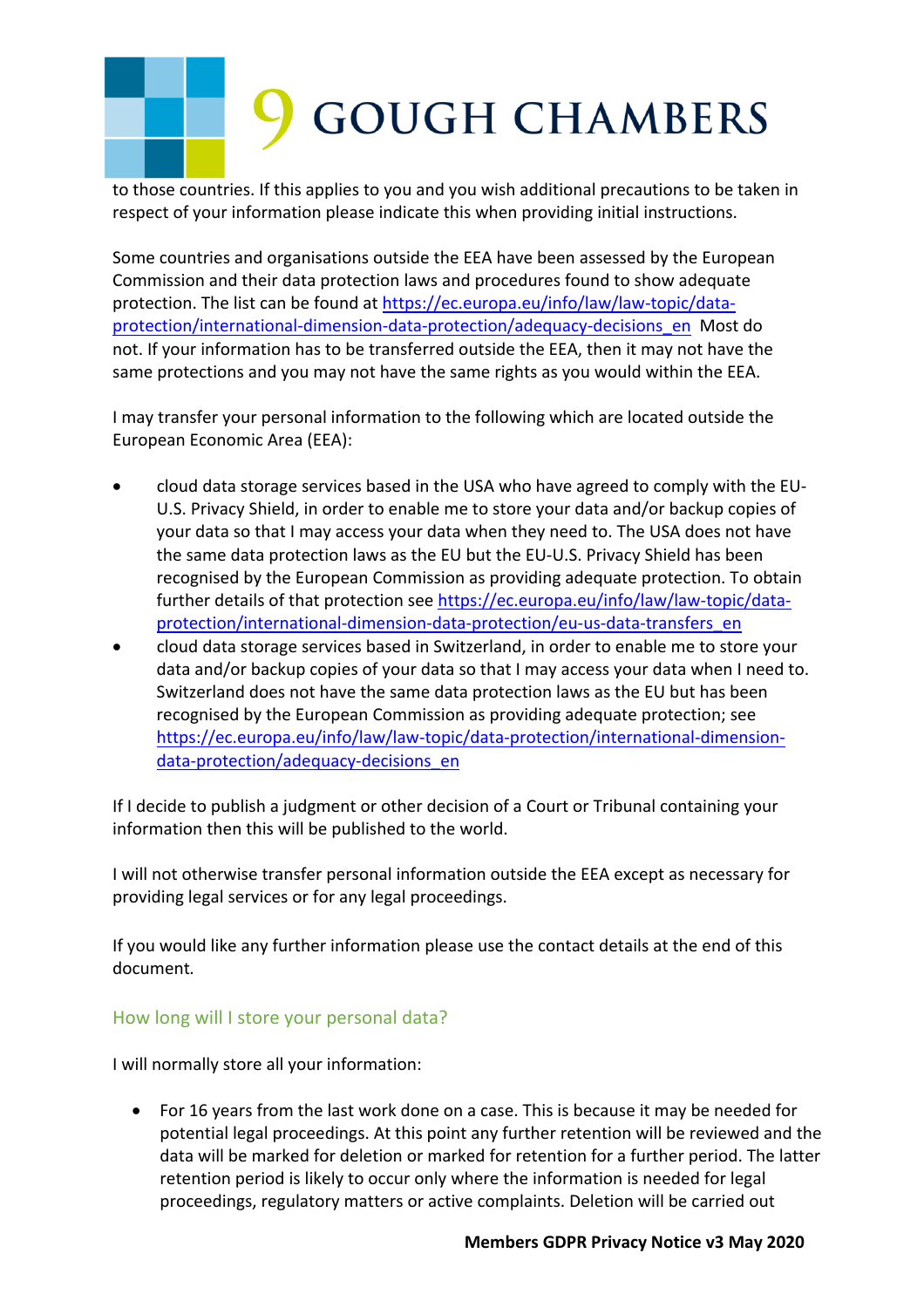(without further notice to you) as soon as reasonably practicable after the data is marked for deletion.

• Names and contact details held for marketing purposes will be stored indefinitely or until I or my clerks become aware or are informed that the individual has ceased to be a potential client.

#### Consent

As explained above, I am relying on your explicit consent to process your information in categories (g) to (o) above. You provided this consent when you agreed that I would provide legal services/you asked me to provide a reference.

You have the right to withdraw this consent at any time, but this will not affect the lawfulness of any processing activity I have carried out prior to you withdrawing your consent. However, where I also rely on other bases for processing your information, you may not be able to prevent processing of your data. For example, if you have asked me to work for you and I have spent time on your case, you may owe me money which I will be entitled to claim.

If there is an issue with the processing of your information, please contact my clerks using the contact details below.

#### Your Rights

Under the GDPR, you have a number of rights that you can exercise in certain circumstances. These are free of charge. In summary, you may have the right to:

- Ask for access to your personal information and other supplementary information;
- Ask for correction of mistakes in your data or to complete missing information I hold
- on you;
- Ask for your personal information to be erased, in certain circumstances;
- Receive a copy of the personal information you have provided to me or have this
- information sent to a third party. This will be provided to you or the third party in a structured, commonly used and machine readable format, e.g. a Word file;
- Object at any time to processing of your personal information for direct marketing;
- Object in certain other situations to the continued processing of your personal
- information;
- Restrict my processing of your personal information in certain circumstances;
- Request not to be the subject to automated decision-making which produces legal
- effects that concern you or affects you in a significant way.

If you want more information about your individual rights under the GDPR please see the Guidance from the Information Commissioners Office on https://ico.org.uk/fororganisations/guide-to-data-protection/guide-to-the-general-data-protection-